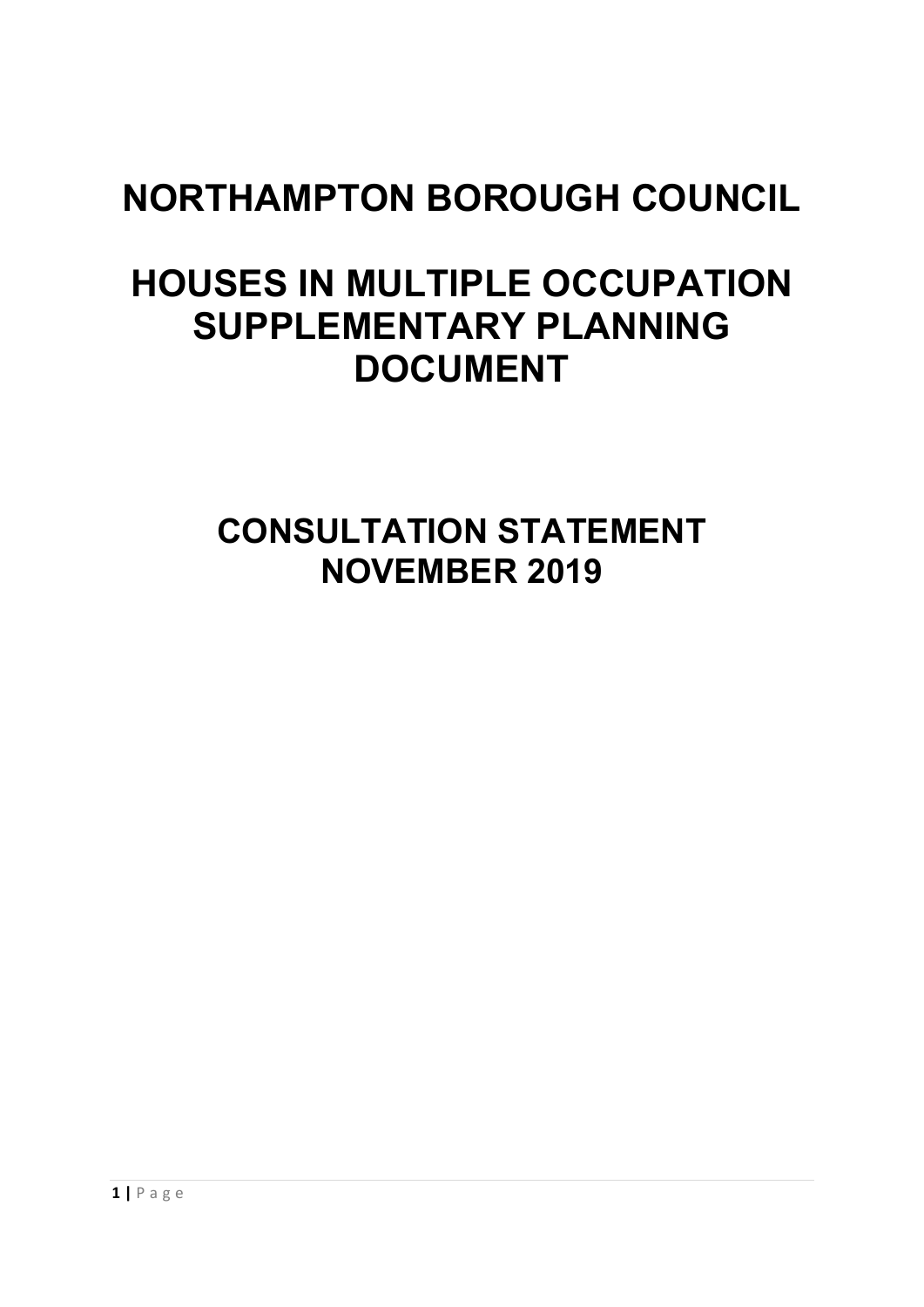## **CONTENTS**

| <b>Contents</b>                                        | <b>Page Number</b> |
|--------------------------------------------------------|--------------------|
| Introduction                                           |                    |
| <b>Consultation Exercise</b>                           |                    |
| <b>Summary of Responses</b>                            |                    |
| Appendix 1: Notice in the Northampton Chronicle & Echo |                    |
|                                                        |                    |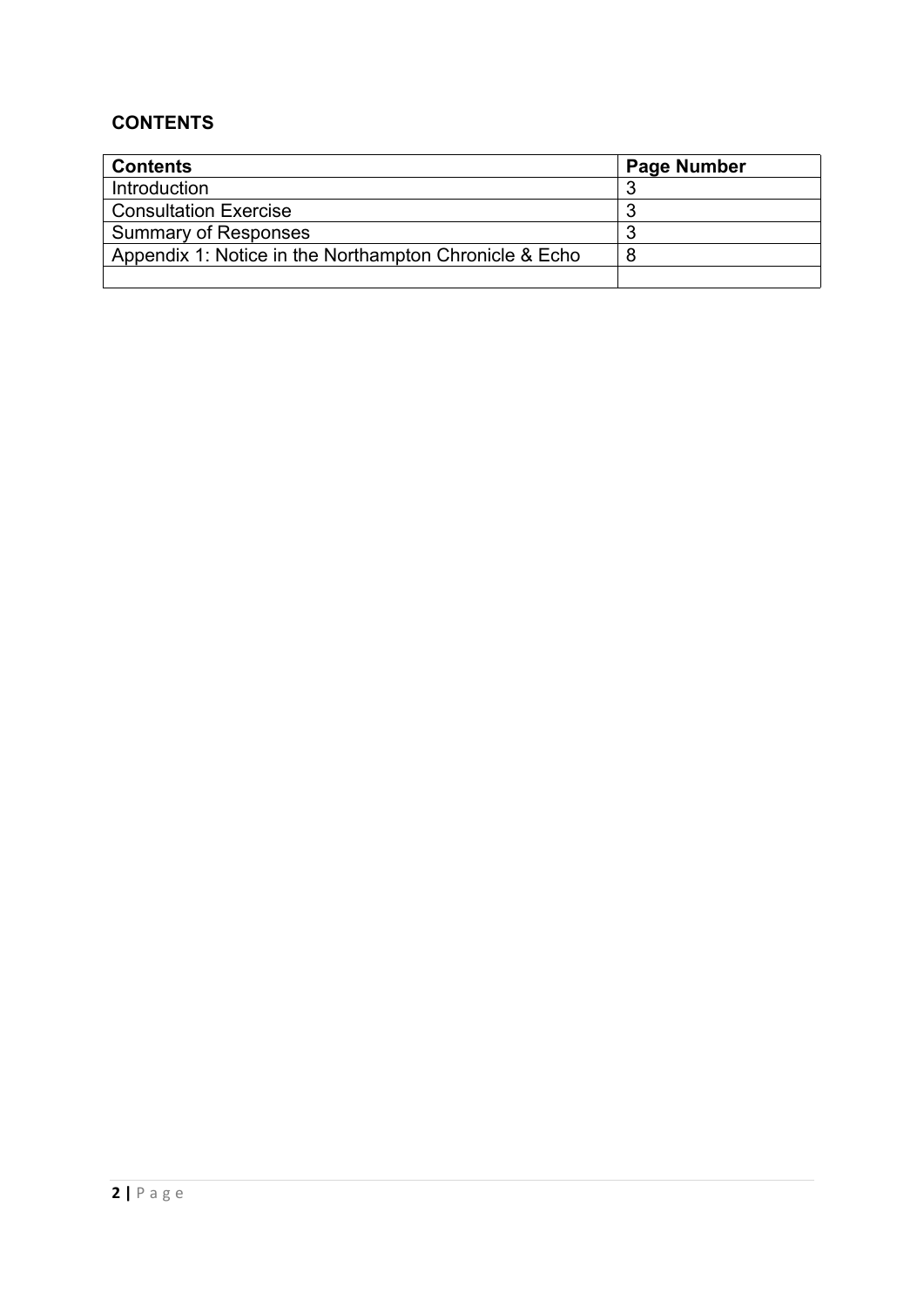#### 1 **INTRODUCTION**

1.1 This Supplementary Planning Document on houses in multiple occupation has been prepared to assist landlords, property owners and planning applicants in delivering houses in multiple occupation. It is also aimed at assisting Development Management officers in considering planning applications associated with houses in multiple occupation.

1.2 This document contains 4 principles. They address matters associated with HMO concentration, amenity space standards, flood risk and parking.

#### **2 CONSULTATION EXERCISE**

2.1 The Council undertook an 8 week public consultation exercise between 8<sup>th</sup> August and 3<sup>rd</sup> October 2019. Letters and emails were sent to all 511 contacts in the Local Plan database, to include statutory consultees, neighbouring authorities and private individuals.

2.2 A public notice was published in the Northampton Chronicle & Echo inviting representations to be made to the draft SPD and providing details on where more information can be found (see Appendix 1). Details of the consultation were also published on social media. A press release was published on the Council's website.

2.3 This draft HMO SPD and supporting documents were made available to view:

- a. Online via the Council's website [www.northampton.gov.uk](http://www.northampton.gov.uk/);
- b. In Northampton Guildhall's One Stop Shop; and
- c. In libraries throughout Northampton

#### **3 SUMMARY OF RESPONSES**

3.1 There were 8 responses received in total. Table 1 below summarises the responses and Policy Officers responses.

| <b>Ref</b>       | Name/<br>Organisation | <b>Summary of Responses</b>                                                                                                                                                                                                                  | <b>Planning Policy</b><br><b>Officer response</b>                                                                                                                                                         |
|------------------|-----------------------|----------------------------------------------------------------------------------------------------------------------------------------------------------------------------------------------------------------------------------------------|-----------------------------------------------------------------------------------------------------------------------------------------------------------------------------------------------------------|
| HMO <sub>1</sub> | I Bhatti              | The principle to reduce the 50m<br>radius threshold from 15% to 10%<br>is nonsensical. It has clearly been<br>researched by the study that<br>Northampton's demand for HMOs<br>is increasing. To reduce the<br>agreed limit is unjustifiable | The purpose of<br>reducing the<br>threshold is to<br>manage the<br>concentration of<br>HMOs within a<br>specified radius. It is<br>not intended to<br>reduce the quantum<br>of HMOs within the<br>borough |

#### **Table 1: Summary of comments and Officer responses**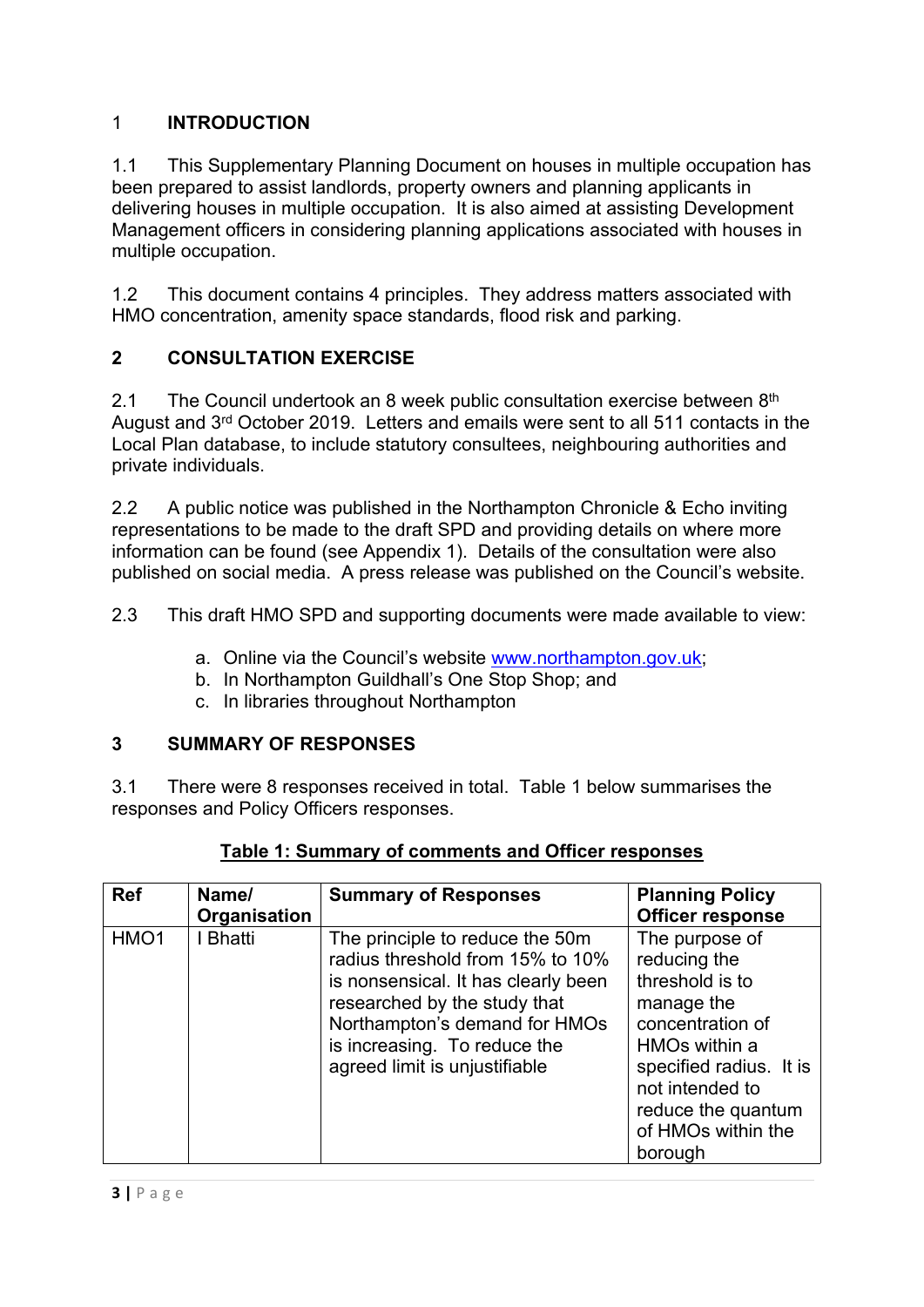|                  |                       | Northampton has recently adopted<br>new room sizes as well as a<br>number of other strict rules to<br>ensure landlords provide a good<br>standard of living                                                                                                                           | Noted. The principle<br>in this SPD updates<br>and strengthen the<br>requirements for<br>acceptable amenity<br>space standards                                                                                                                                                                                                               |
|------------------|-----------------------|---------------------------------------------------------------------------------------------------------------------------------------------------------------------------------------------------------------------------------------------------------------------------------------|----------------------------------------------------------------------------------------------------------------------------------------------------------------------------------------------------------------------------------------------------------------------------------------------------------------------------------------------|
|                  |                       | 15% is not enough to negatively<br>impact an area's character. The<br>remaining 85% of the local area<br>can help to integrate with the HMO<br>population to create a single<br>community environment. Too<br>much negativity an unfound<br>judgement made on HMOs which<br>is unfair | Evidence shows that<br>the concentration of<br>HMOs within a small<br>radius can have a<br>negative impact on<br>the character of the<br>area                                                                                                                                                                                                |
| HMO <sub>2</sub> | Environment<br>Agency | Principle 2 addresses our concerns<br>on no ground floor sleeping in high<br>flood risk areas                                                                                                                                                                                         | Noted and welcomed                                                                                                                                                                                                                                                                                                                           |
| HMO <sub>3</sub> | D Pawlusek            | Amount of HMOs far too many in<br>Northampton especially Abington                                                                                                                                                                                                                     | <b>Noted</b>                                                                                                                                                                                                                                                                                                                                 |
|                  |                       | Negative impacts of HMOs in the<br>local area are listed                                                                                                                                                                                                                              | <b>Noted</b>                                                                                                                                                                                                                                                                                                                                 |
|                  |                       | Provide proper consultation, two<br>neighbours is not enough. It<br>impacts more than just those living<br>next door. Affects entire street                                                                                                                                           | The consultation<br>undertaken by<br>Development<br>Management for<br>planning applications<br>is in line with legal<br>requirements. Public<br>notices are also<br>placed to enable<br>others to be aware of<br>any planning<br>applications                                                                                                |
|                  |                       | Landlords line their pockets. The<br>Council needs to realise this and<br>require full planning permission<br>and community consultation with a<br>unanimous decision for a HMO to<br>be allowed                                                                                      | Planning permission<br>is not required for a<br>change of use from a<br>dwelling house into<br>an HMO for $3 - 6$<br>unrelated persons.<br>This is a permitted<br>development. For<br>this scheme,<br>planning permission<br>is only required<br>where there is an<br><b>Article 4 Direction</b><br>imposed. Any other<br>HMO will require a |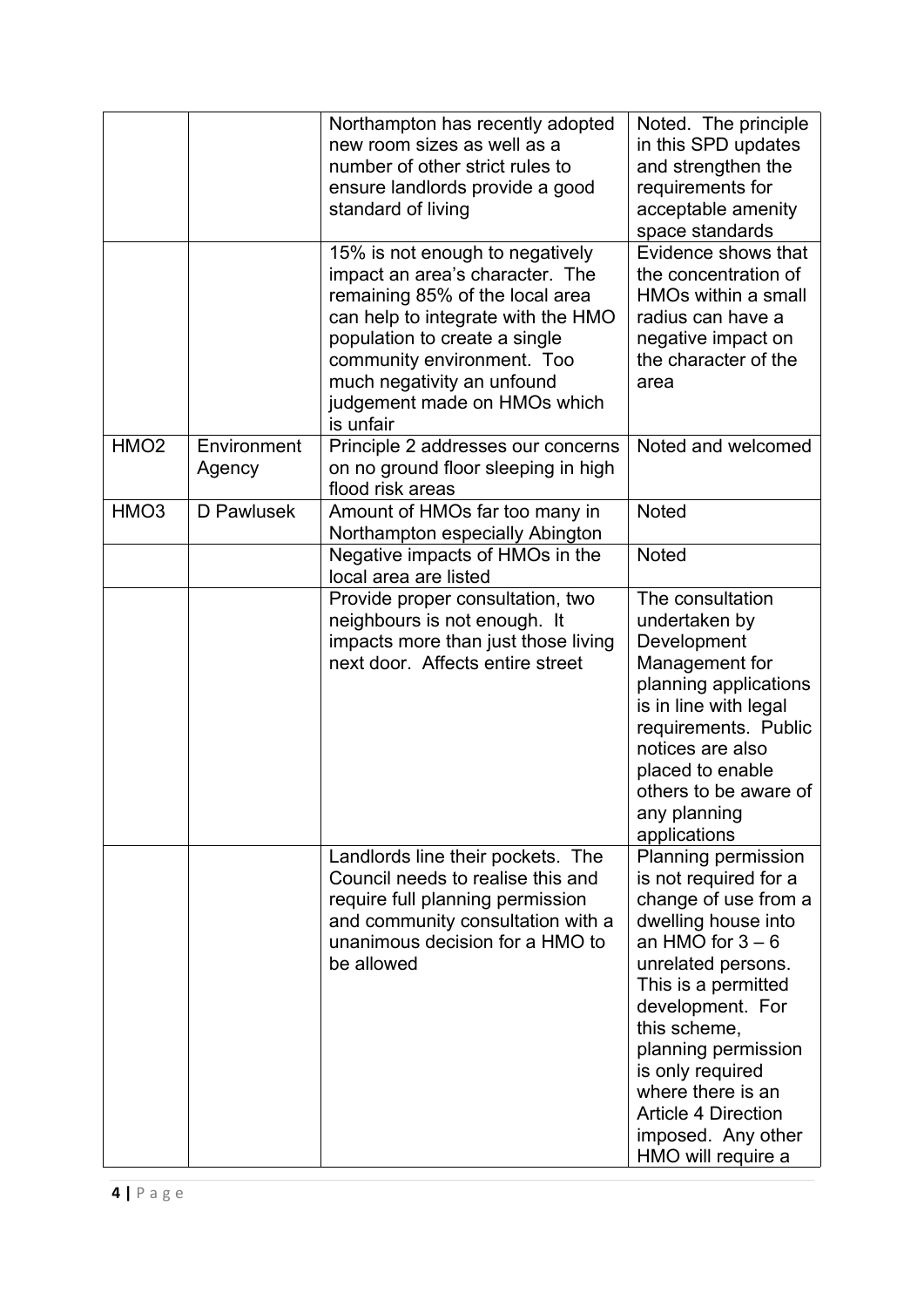|      |         |                                                                                                                                                                                                                                                                                                                     | planning application                                                                                                                                                                                                          |
|------|---------|---------------------------------------------------------------------------------------------------------------------------------------------------------------------------------------------------------------------------------------------------------------------------------------------------------------------|-------------------------------------------------------------------------------------------------------------------------------------------------------------------------------------------------------------------------------|
| HMO4 | D Kutas | There should be a differentiated<br>licence within the Article 4 area<br>between a regular HMO and ones<br>specifically for students. The<br>respondent outlined the differences<br>between the general HMOs and<br>student HMOs, citing the latter as<br>preferable                                                | The licensing<br>element of HMOs is<br>set down in law. The<br>Council is obligated<br>to comply with the<br>legal requirements                                                                                               |
|      |         | Recommends that the Article 4<br>Direction be widened                                                                                                                                                                                                                                                               | Noted.                                                                                                                                                                                                                        |
|      |         | No HMO licences should be<br>granted within conservation areas                                                                                                                                                                                                                                                      | The licensing<br>element of HMOs is<br>set down in law. The<br>Council is obligated<br>to comply with the<br>legal requirements                                                                                               |
|      |         | Market the development<br>opportunities for larger scale town<br>centre developments to private<br>developers. Focus higher density<br>and taller residential and mixed<br>use developments in the town<br>centre                                                                                                   | The Council, through<br>its Local Plan<br>preparation and<br>regeneration<br>projects, aims to<br>deliver town centre<br>growth and<br>regeneration                                                                           |
|      |         | Increases to the volume of private<br>student blocks should be a priority<br>over HMOs                                                                                                                                                                                                                              | <b>Noted</b>                                                                                                                                                                                                                  |
|      |         | Neighbourhoods can be<br>regenerated and improved<br>significantly if HMOs are subject to<br>far stricter and further reaching<br>decisions. Large supply of private,<br>non HMO accommodation<br>available in town and families/<br>professional workers should be<br>encouraged as a priority over<br><b>HMOs</b> | Noted.                                                                                                                                                                                                                        |
|      |         | Workers should be encouraged<br>more towards regular<br>accommodation or longer term flat<br>sharing over HMOs. Increase in<br>large scale apartment blocks would<br>answer these needs better than<br><b>HMOs increases</b>                                                                                        | Any proposal that<br>comes forward for<br>apartments will be<br>determined in<br>accordance with<br>local plan policies.<br>The Council is also<br>required to deliver a<br>range of housing to<br>suit a variety of<br>needs |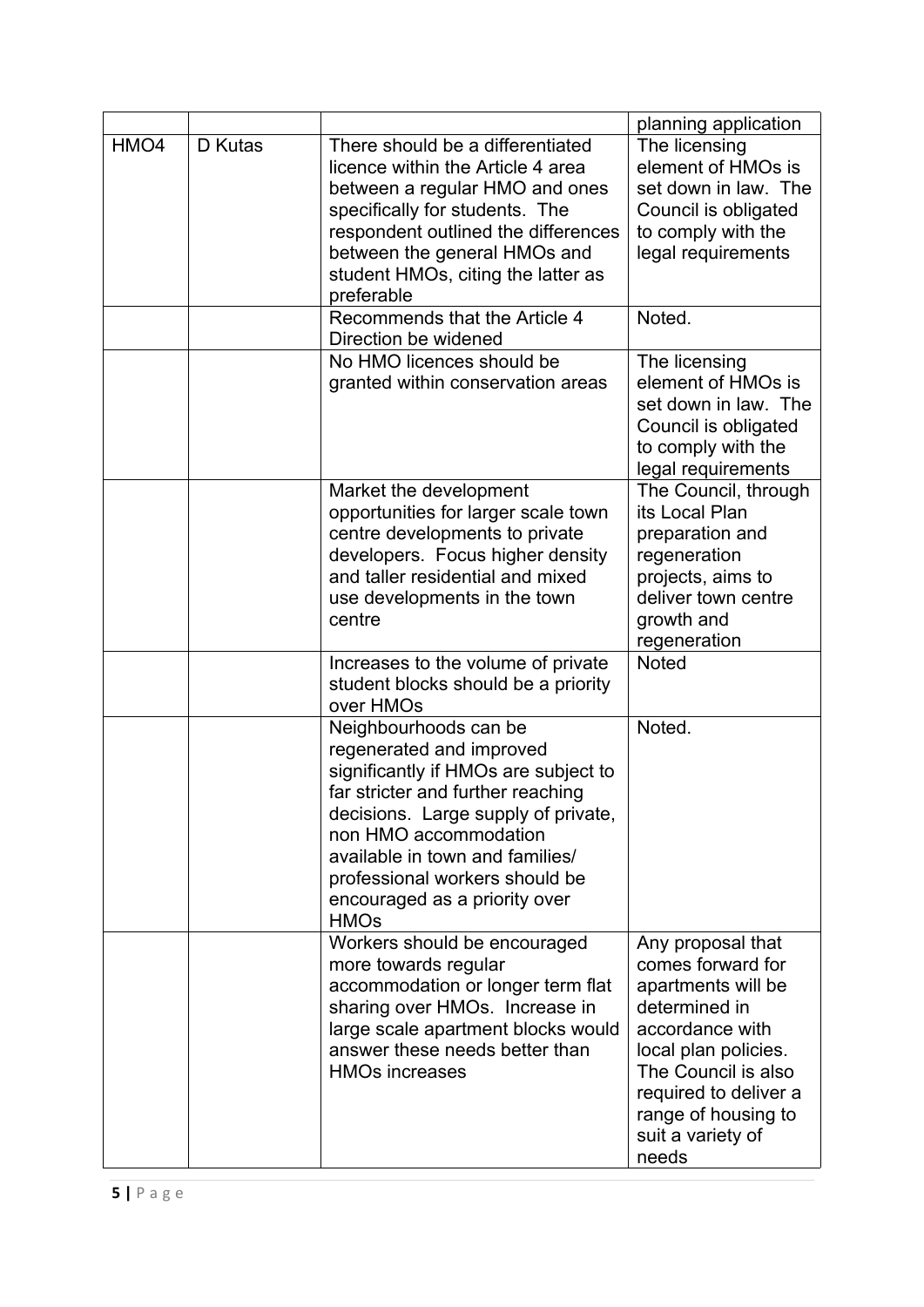| HMO <sub>5</sub> | Great<br>Houghton<br>Parish<br>Council                              | Welcomes improved controls and<br>management of HMOs                                                                                                                                                                                           | Noted and welcomed                                                                                                                                                                                                               |
|------------------|---------------------------------------------------------------------|------------------------------------------------------------------------------------------------------------------------------------------------------------------------------------------------------------------------------------------------|----------------------------------------------------------------------------------------------------------------------------------------------------------------------------------------------------------------------------------|
|                  |                                                                     | Seek that planning application<br>requirements are brought in line<br>with licensing requirements                                                                                                                                              | Planning permission<br>is not required for a<br>change of use from a<br>dwellinghouse to a<br>HMO for 3 to 6<br>unrelated persons,<br>unless the property<br>is located within an<br><b>Article 4 Direction</b><br>Area for HMOs |
|                  |                                                                     | Seek a requirement for a register                                                                                                                                                                                                              |                                                                                                                                                                                                                                  |
|                  |                                                                     | of all HMO owners and landlords<br>Welcomes the requirement for<br>suitable parking                                                                                                                                                            | Noted and welcomed                                                                                                                                                                                                               |
| HMO <sub>6</sub> | <b>Town Centre</b><br>Conservation<br>Area<br>Advisory<br>Committee | The Committee welcomes the SPD<br>and supports the principles set out<br>in 4.2 including the 10% saturation<br>threshold                                                                                                                      | Noted and welcomed                                                                                                                                                                                                               |
| HMO7             | M Pritchard                                                         | Where smaller HMOs are<br>concerned, remove PDR and<br>agree that total of HMOs in any<br>area should be 10% as<br>recommended by Loughborough<br><b>University</b>                                                                            | Noted.                                                                                                                                                                                                                           |
|                  |                                                                     | There should be regulations to<br>prevent unkempt gardens, fly<br>tipping and excess rubbish, and<br>regular monitoring and<br>enforcement                                                                                                     | The Council's<br>Environmental<br>Health team work<br>within their legal<br>remit and undertake<br>regular monitoring<br>and enforcement                                                                                         |
|                  |                                                                     | Northampton East should be<br>included in these regulations as<br>many privately rented houses<br>especially in Lings and Lumbertubs<br>are used as HMOs and not always<br>declared by landlords, bringing all<br>the problems mentioned above | The Council's<br>Environmental<br>Health team work<br>within their legal<br>remit and undertake<br>regular monitoring<br>and enforcement                                                                                         |
| HMO <sub>8</sub> | Duston<br>Parish<br>Council                                         | Supports the draft SPD                                                                                                                                                                                                                         | Noted and welcomed                                                                                                                                                                                                               |
|                  |                                                                     | There should be a Borough wide<br><b>Article 4 Directive</b>                                                                                                                                                                                   | <b>Noted</b>                                                                                                                                                                                                                     |
|                  |                                                                     | The landlord of the HMO must                                                                                                                                                                                                                   | Principle 3 of the                                                                                                                                                                                                               |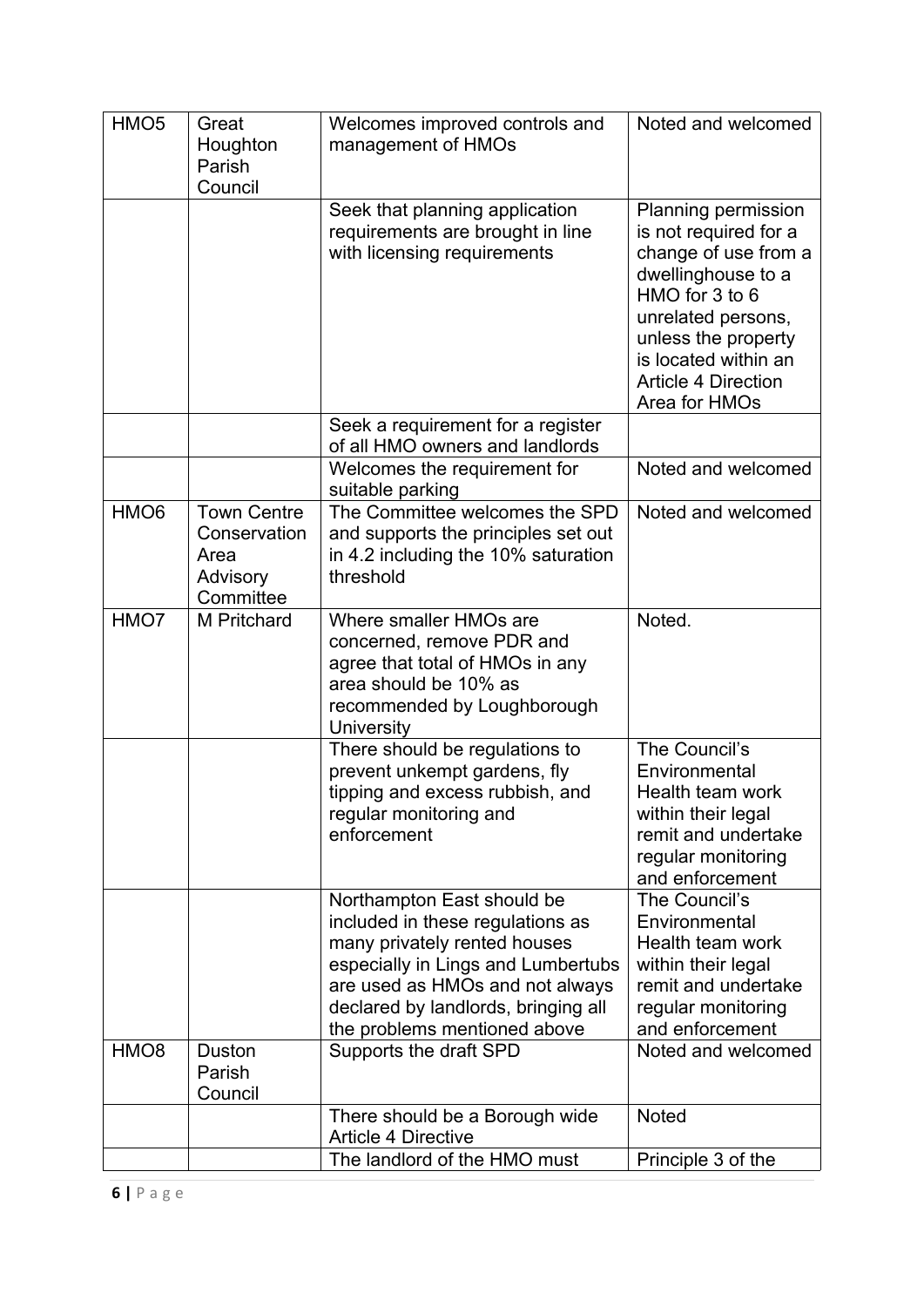| ensure that there is provision for at $\vert$ SPD contains<br>least 1 parking space per bedroom | guidelines on<br>ensuring that<br>sufficient parking is<br>provided by the |
|-------------------------------------------------------------------------------------------------|----------------------------------------------------------------------------|
|                                                                                                 | applicant                                                                  |